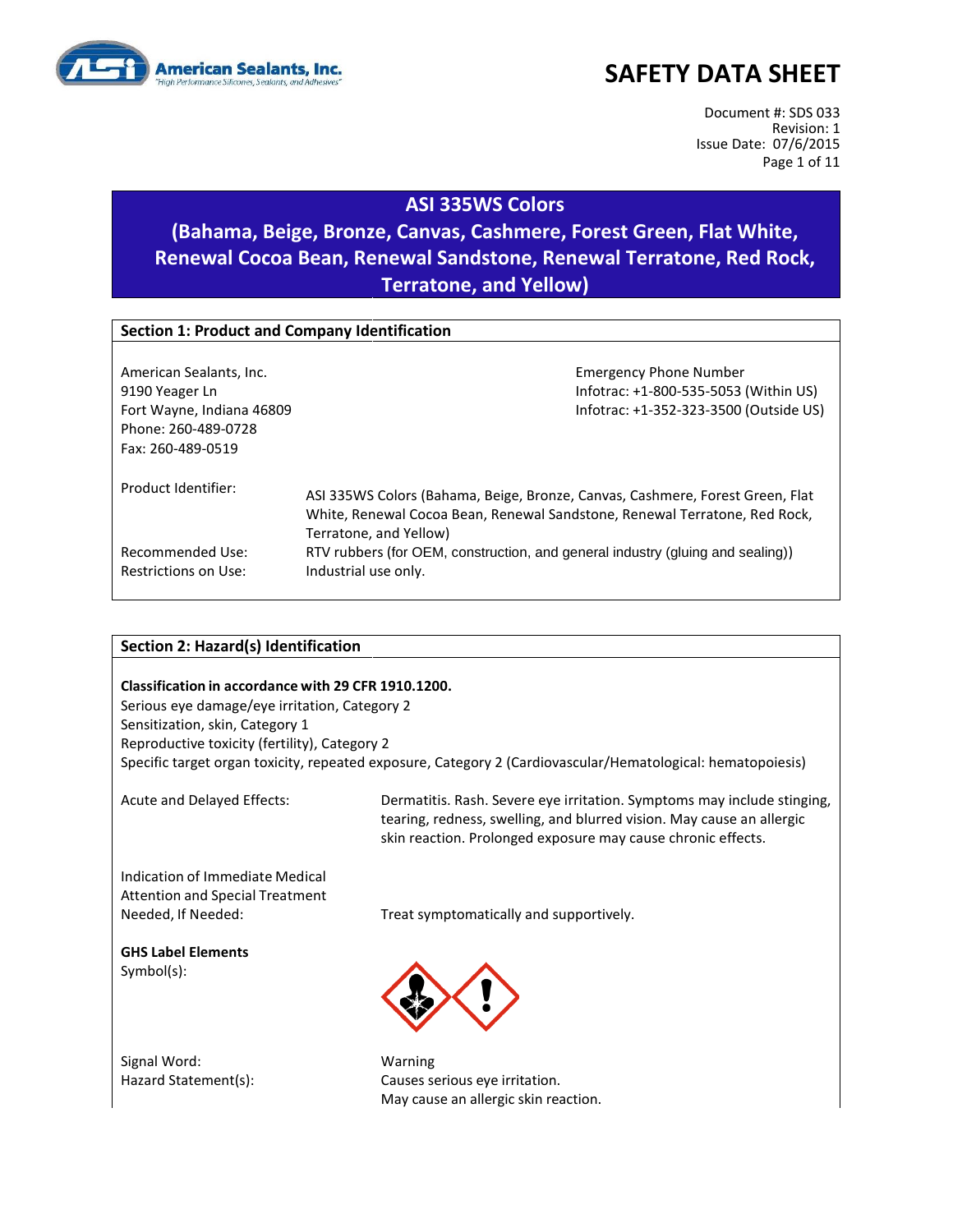

Product Identifier: ASI 335WS Colors

Document #: SDS 033 Revision: 1

|                            | Suspected of damaging fertility.<br>May cause damage to organs (Cardiovascular/Hematological:<br>hematopoiesis) through prolonged or repeated exposure.                                                                                                                                                                                                                                                                                                                                           |
|----------------------------|---------------------------------------------------------------------------------------------------------------------------------------------------------------------------------------------------------------------------------------------------------------------------------------------------------------------------------------------------------------------------------------------------------------------------------------------------------------------------------------------------|
| Precautionary Statement(s) |                                                                                                                                                                                                                                                                                                                                                                                                                                                                                                   |
| Prevention:                | Obtain special instructions before use. Do not handle until all safety<br>precautions have been read and understood.<br>Do not breathe dust/fume/gas/mist/vapors/spray.<br>Wear protective gloves/protective clothing/eye protection/face<br>protection. Wash thoroughly after handling.<br>Contaminated work clothing should not be allowed out of the<br>workplace.                                                                                                                             |
| Response:                  | IF ON SKIN: Wash with plenty of soap and water.<br>If skin irritation or rash occurs: Get medical advice/attention. Get<br>medical advice/attention if you feel unwell.<br>IF IN EYES: Rinse cautiously with water for several minutes. Remove<br>contact lenses, if present and easy to do. Continue rinsing.<br>If eye irritation persists: Get medical advice/attention.<br>IF exposed or concerned: Get medical advice/attention.<br>Take off contaminated clothing and wash it before reuse. |
| Storage:                   | Store locked up.                                                                                                                                                                                                                                                                                                                                                                                                                                                                                  |
| Disposal:                  | Dispose of contents/container in accordance with<br>local/regional/national/international regulations.                                                                                                                                                                                                                                                                                                                                                                                            |

|               | <b>Section 3: Composition/Information on Ingredients</b> |           |
|---------------|----------------------------------------------------------|-----------|
| <u>CAS</u>    | Component                                                | Percent   |
| Proprietary   | Methyloximesilane                                        | $1 - < 3$ |
| Proprietary   | Vinyloximesilane                                         | $\leq 1$  |
| Proprietary   | Alkoxysilane                                             | $\leq 1$  |
| $96 - 29 - 7$ | Methylethylketoxime (Impurity)                           | $\leq 1$  |
| 556-67-2      | Octamethylcyclotetrasiloxane (Impurity)                  | $\leq 1$  |

| <b>Section 4: First-Aid Measures</b> |                                                                                                                                                                                                                                       |
|--------------------------------------|---------------------------------------------------------------------------------------------------------------------------------------------------------------------------------------------------------------------------------------|
| Inhalation:                          | IF INHALED: Remove to fresh air.<br>Get medical attention if symptoms occur.                                                                                                                                                          |
| Skin Contact:                        | IF ON SKIN: Wash off with plenty of soap and water.<br>For minor skin contact, avoid spreading material on unaffected skin.<br>Get medical advice/attention if symptoms occur.<br>Take off contaminated clothing and wash before use. |
| Eye Contact:                         | IF IN EYES: Flush eyes with water as a precaution. Remove contact lenses, if present and<br>easy to do. Continue rinsing.<br>If eye irritation develops and persists: Get medical advice/attention.                                   |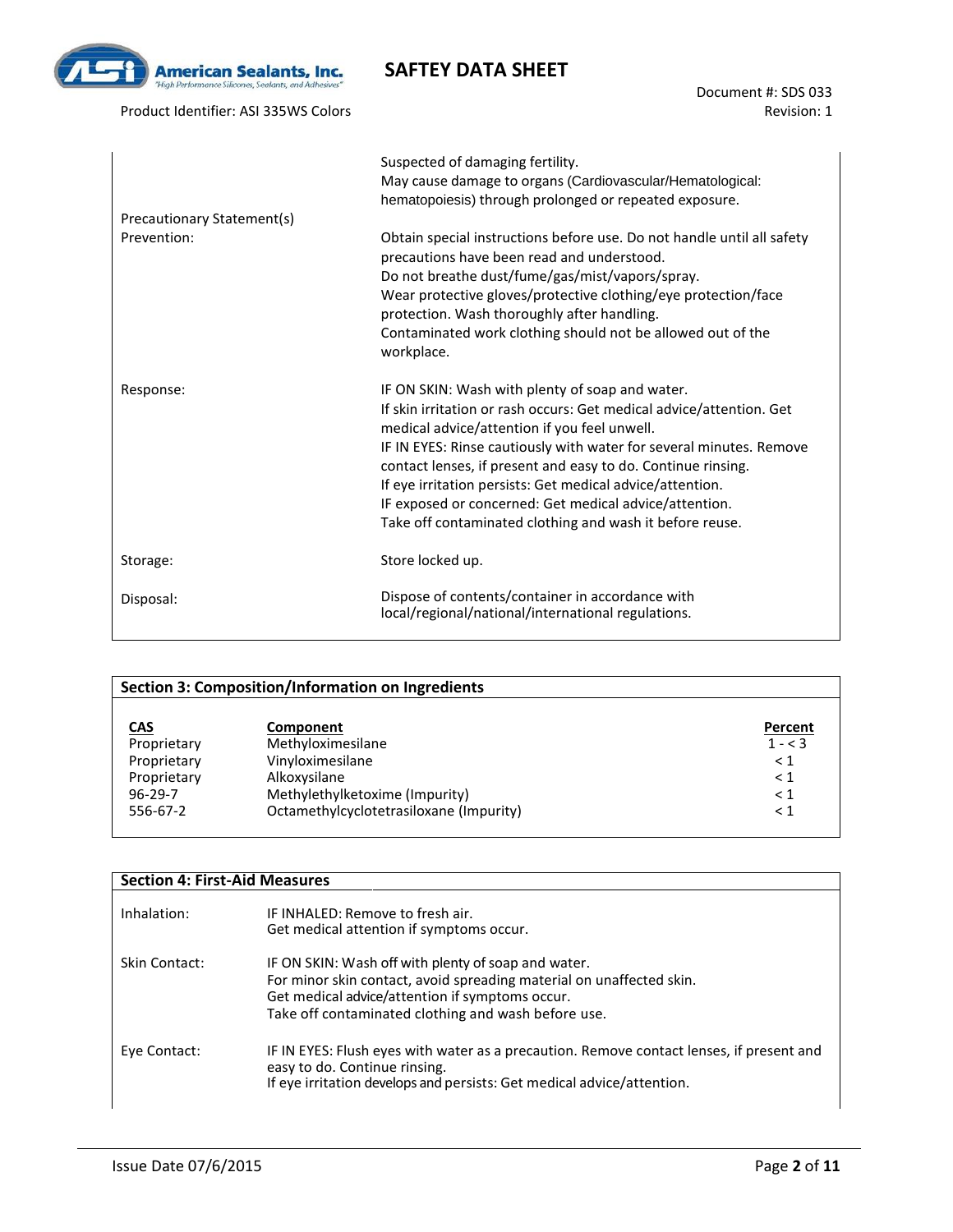

Product Identifier: ASI 335WS Colors

| Ingestion:                                                                      | Rinse mouth thoroughly with water.<br>Get immediate medical attention if symptoms occur.                                                                        |
|---------------------------------------------------------------------------------|-----------------------------------------------------------------------------------------------------------------------------------------------------------------|
| <b>Section 5: Fire-Fighting Measures</b>                                        |                                                                                                                                                                 |
| Suitable Extinguishing Media:                                                   | Use carbon dioxide, regular dry chemical powder, alcohol-resistant<br>foam, or water fog.                                                                       |
| Unsuitable Extinguishing Media:                                                 | None known.                                                                                                                                                     |
| Specific Hazards Arising from the Chemical<br>Hazardous Decomposition Products: | By heating and fire, harmful vapors/gases may be formed.<br>Nitrogen oxides. (corrosive)                                                                        |
| Special Protective Equipment and<br>Precautions for Firefighters:               | Firefighters must use standard protective equipment including flame<br>retardant coat, helmet, gloves, rubber boots, and self-contained<br>breathing apparatus. |
| Specific extinguishing methods:                                                 | Move containers from fire area if you can do so without risk.                                                                                                   |

| <b>Section 6: Accidental Release Measures</b> |                                                                                                                                            |  |
|-----------------------------------------------|--------------------------------------------------------------------------------------------------------------------------------------------|--|
|                                               |                                                                                                                                            |  |
| Personal Precautions, Protective              |                                                                                                                                            |  |
| <b>Equipment and Emergency Procedures:</b>    | Keep unnecessary personnel away.                                                                                                           |  |
|                                               | Do not touch or walk through spilled material.                                                                                             |  |
|                                               | Ensure adequate ventilation.                                                                                                               |  |
|                                               | Wear appropriate personal protective equipment.                                                                                            |  |
| <b>Environment Precautions:</b>               | Prevent further leakage or spillage if safe to do so. Local authorities<br>should be advised if significant spillages cannot be contained. |  |
| Methods and Materials for Containment         |                                                                                                                                            |  |
| and Cleaning Up:                              | Eliminate sources of ignition.                                                                                                             |  |
|                                               | Large Spills: Dike the spilled material, where this is possible. Cover                                                                     |  |
|                                               | with plastic sheet to prevent spreading. Use a non-combustible                                                                             |  |
|                                               | material like vermiculite, sand or earth to soak up the product and                                                                        |  |
|                                               | place into a container for later disposal.                                                                                                 |  |
|                                               | Small Spills: Wipe up with absorbent material (e.g. cloth, fleece).                                                                        |  |
|                                               | Clean surface thoroughly to remove residual contamination.                                                                                 |  |
|                                               | Never return spills in original containers for re-use.                                                                                     |  |

| <b>Section 7: Handling and Storage</b> |                                                                                                                                                                                                                      |
|----------------------------------------|----------------------------------------------------------------------------------------------------------------------------------------------------------------------------------------------------------------------|
| <b>Precautions for Safe Handling</b>   |                                                                                                                                                                                                                      |
| <b>Protective Measures:</b>            | Provide adequate ventilation. Use care in handling/storage. Obtain<br>special instructions before use. Do not handle until all safety<br>precautions have been read and understood.<br>Do not breathe mist or vapor. |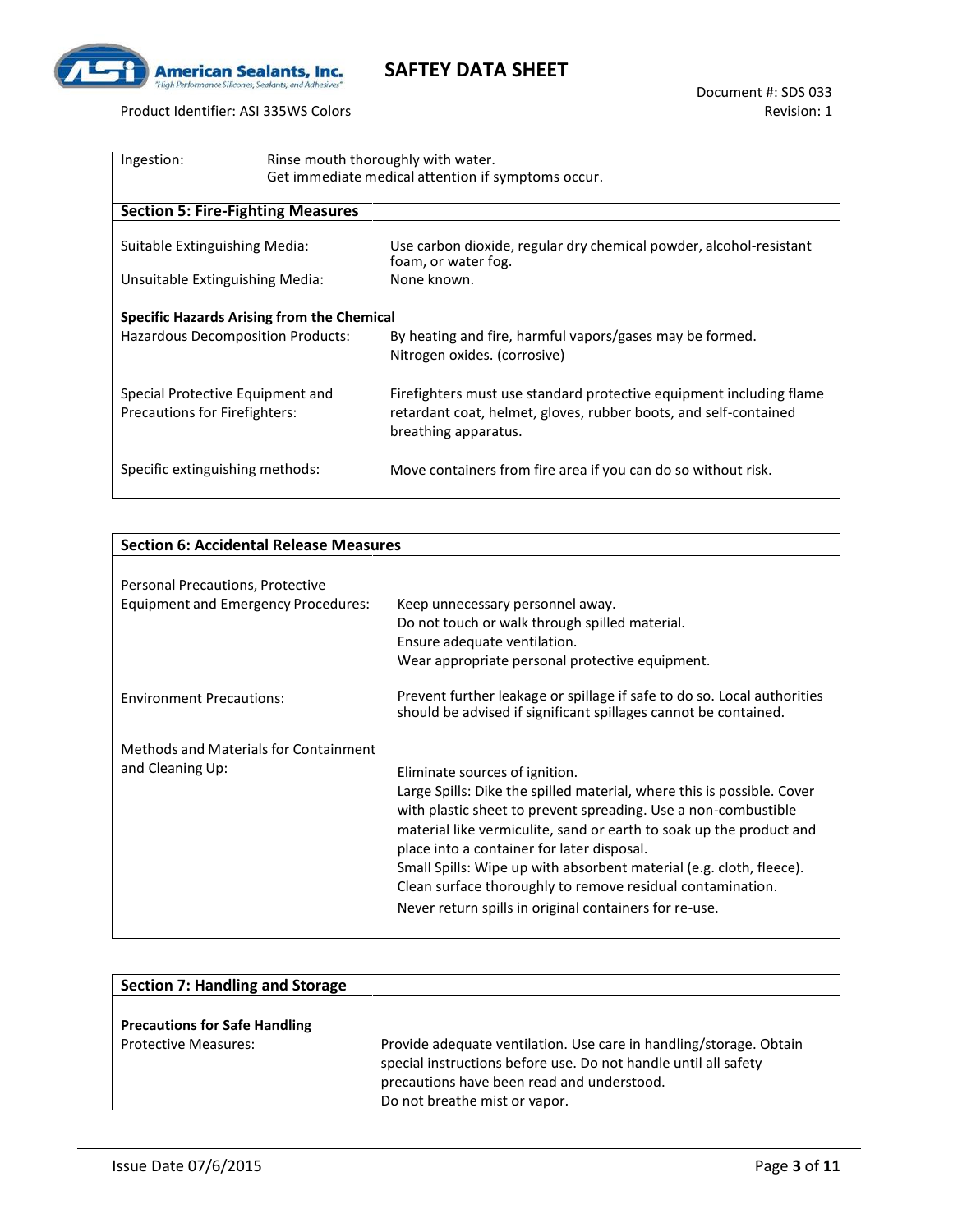

Product Identifier: ASI 335WS Colors

|                                                                  | Avoid contact with eyes. Avoid contact with skin.                                                                                                |
|------------------------------------------------------------------|--------------------------------------------------------------------------------------------------------------------------------------------------|
| Advice on General Occupational<br>Hygiene:                       | Do not eat, drink, or smoke when using this product.<br>Wash thoroughly after handling.                                                          |
| Conditions for Safe Storage, including<br>any Incompatibilities: | Wash contaminate clothing before reuse.<br>Store locked up. Keep in original container and tightly closed.<br>Keep out of the reach of children. |
| Incompatibilities:                                               | Store in a cool, dry place out of direct sunlight.<br>Strong oxidizing agents, water, moisture                                                   |

| <b>Section 8: Exposure Controls/Personal Protection</b>                               |                     |                                                                                                                                                                                                                     |  |  |
|---------------------------------------------------------------------------------------|---------------------|---------------------------------------------------------------------------------------------------------------------------------------------------------------------------------------------------------------------|--|--|
|                                                                                       |                     |                                                                                                                                                                                                                     |  |  |
| <b>Component Exposure Limits</b><br><b>CAS</b><br><b>Exposure Limits</b><br>Component |                     |                                                                                                                                                                                                                     |  |  |
| $96 - 29 - 7$                                                                         | Methylethylketoxime | WEEL: $36 \text{ mg/m}3 \text{ TWA}$<br>10 ppm                                                                                                                                                                      |  |  |
|                                                                                       | (Impurity)          | Vendor: 10 ppm STEL; 3 ppm TWA                                                                                                                                                                                      |  |  |
| 1309-37-1                                                                             | Iron(III) oxide     | Vendor: 10 mg/m3 TWA (Fume); 15 mg/m3 TWA (Total<br>dust); 5 mg/m3 TWA (Respirable fraction); (vacated) 10<br>mg/m3 TWA (Fume and Total dust); (vacated) 5 mg/m3<br>TWA (Respirable fraction regulated under Rouge) |  |  |
| <b>Appropriate Engineering Controls:</b>                                              |                     | Provide adequate general and local exhaust ventilation.<br>Provide eyewash station.<br>Pay attention to ventilation such as local exhaust, mechanical and/or<br>door open for at least 24 hours after application.  |  |  |
| <b>Individual Protection Measures</b><br>Eye/Face Protection:                         |                     | Wear tightly sealed safety glasses according to EN 166.<br>Provide an emergency eye wash fountain and quick drench shower in<br>the immediate work area.                                                            |  |  |
| Skin Protection:                                                                      |                     | Skin should be washed after contact.                                                                                                                                                                                |  |  |
| Hand Protection:<br>workday.                                                          |                     | Wear protective gloves. Wash hands before breaks and at the end of                                                                                                                                                  |  |  |
| <b>Respiratory Protection:</b>                                                        |                     | If airborne concentrations are above the applicable exposure limits,<br>use NIOSH approved respiratory protection.                                                                                                  |  |  |

#### **Section 9: Physical and Chemical Properties**

**Physical State:** Liquid **Appearance:** Paste **Color:** In accordance with product description

**Physical Form: :** Paste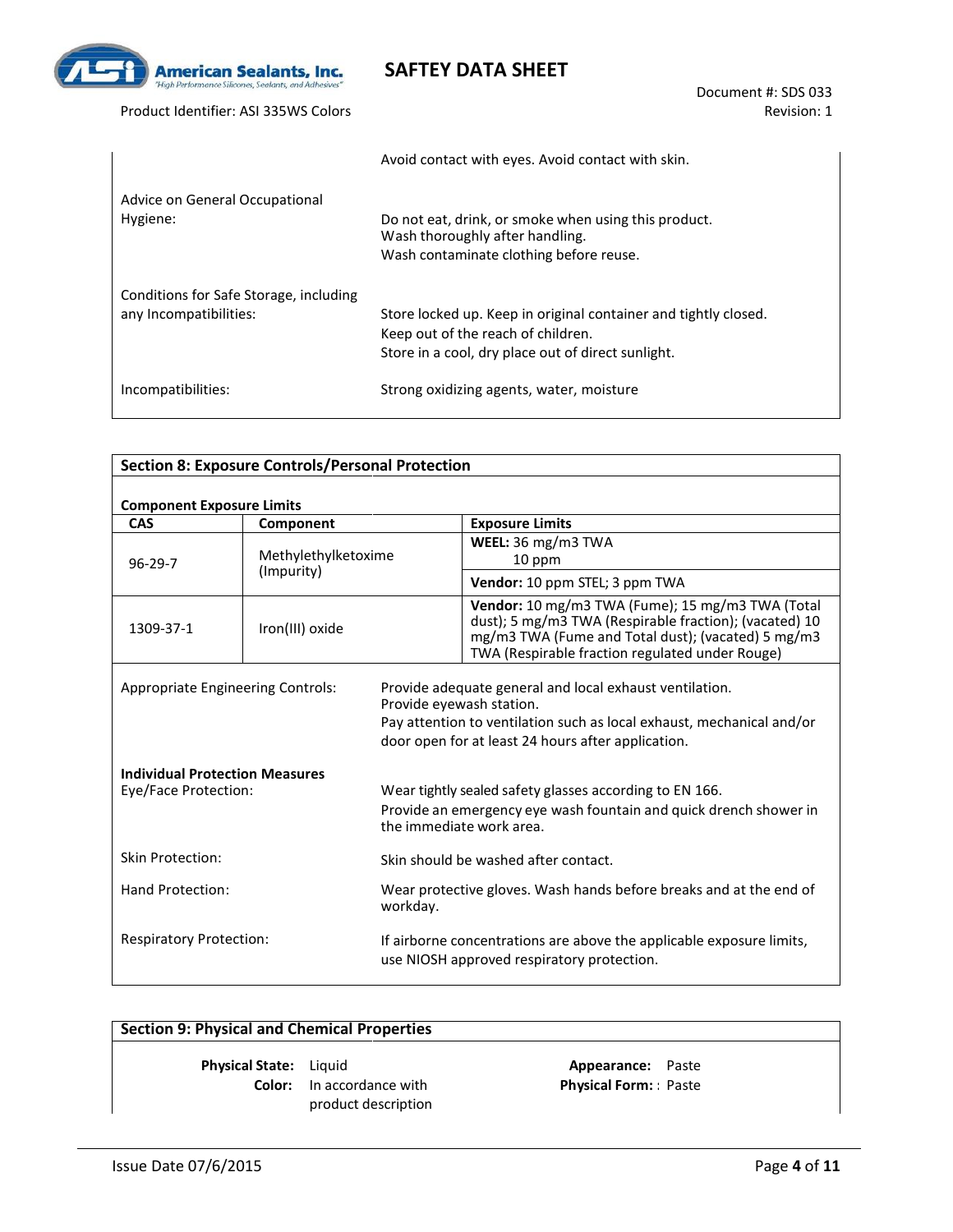

Product Identifier: ASI 335WS Colors

| Odor:                            | Oxime odor          | <b>Odor Threshold:</b>    | Not available           |
|----------------------------------|---------------------|---------------------------|-------------------------|
| pH:                              | Not applicable      | <b>Melting Point:</b>     | Not applicable          |
| <b>Boiling Point:</b>            | Not applicable      | Decomposition:            | Not available           |
| <b>Flash Point:</b>              | 204.8 °F (96 °C)    | <b>Evaporation Rate:</b>  | $<$ 1 (Butyl Acetate=1) |
|                                  | Closed cup          |                           |                         |
| <b>OSHA Flammability Class:</b>  | Not classified as a | <b>Vapor Pressure:</b>    | Negligible $(25 °C)$    |
|                                  | flammability hazard |                           |                         |
| Vapor Density (air $= 1$ ):      | $> 1$ (air=1)       | Density:                  | 1.03 (25 °C)            |
| Specific Gravity (water $= 1$ ): | Not available       | <b>Water Solubility:</b>  | Not soluble             |
| Log KOW:                         | Not available       | Coeff. Water/Oil Dist:    | Not available           |
| KOC:                             | Not available       | Auto Ignition:            | Not available           |
| Viscosity:                       | Not applicable      | VOC:                      | $1 - 3%$                |
| Volatility:                      | Not available       | <b>Molecular Formula:</b> | Not applicable          |

| <b>Section 10: Stability and Reactivity</b> |                                                                                                                                                                                                                                                                    |  |  |
|---------------------------------------------|--------------------------------------------------------------------------------------------------------------------------------------------------------------------------------------------------------------------------------------------------------------------|--|--|
|                                             |                                                                                                                                                                                                                                                                    |  |  |
| Reactivity:                                 | Not classified as a reactivity hazard.                                                                                                                                                                                                                             |  |  |
| <b>Chemical Stability:</b>                  | Stable at normal temperatures and pressure.                                                                                                                                                                                                                        |  |  |
| Possibility of Hazardous Reactions:         | Hazardous polymerization does not occur.                                                                                                                                                                                                                           |  |  |
| <b>Conditions to Avoid:</b>                 | None known.                                                                                                                                                                                                                                                        |  |  |
| Incompatible Materials:                     | Strong oxidizing materials, water, moisture                                                                                                                                                                                                                        |  |  |
| Hazardous Decomposition Products:           | This product reacts with water, moisture or humid air to evolve<br>following compounds: Methylethylketoxime. Refer to section 8:<br>exposure controls/personal protection and section 11: toxicological<br>information.                                            |  |  |
|                                             | Thermal breakdown of this product during fire or very high heat<br>condition may evolve the following hazardous decomposition product:<br>Carbon oxides and traces of incompletely burned carbon compounds.<br>Silicon dioxide, Nitrogen oxides, and Formaldehyde. |  |  |

| <b>Section 11: Toxicological Information</b>                   |              |                        |                |                          |                 |
|----------------------------------------------------------------|--------------|------------------------|----------------|--------------------------|-----------------|
| <b>Acute Toxicity</b><br><b>Component Analysis - LD50/LC50</b> |              |                        |                |                          |                 |
| <b>CAS</b>                                                     | Component    | <b>Result</b>          | <b>Species</b> | <b>Dose</b>              | <b>Exposure</b> |
| Proprietary                                                    | Alkoxysilane | LD50 Oral              | Rat            | 2995 mg/kg<br>2400 mg/kg | N/A             |
|                                                                |              | <b>LC50 Inhalation</b> | Rat            | 1.49-2.44 mg/L           | 4 hr            |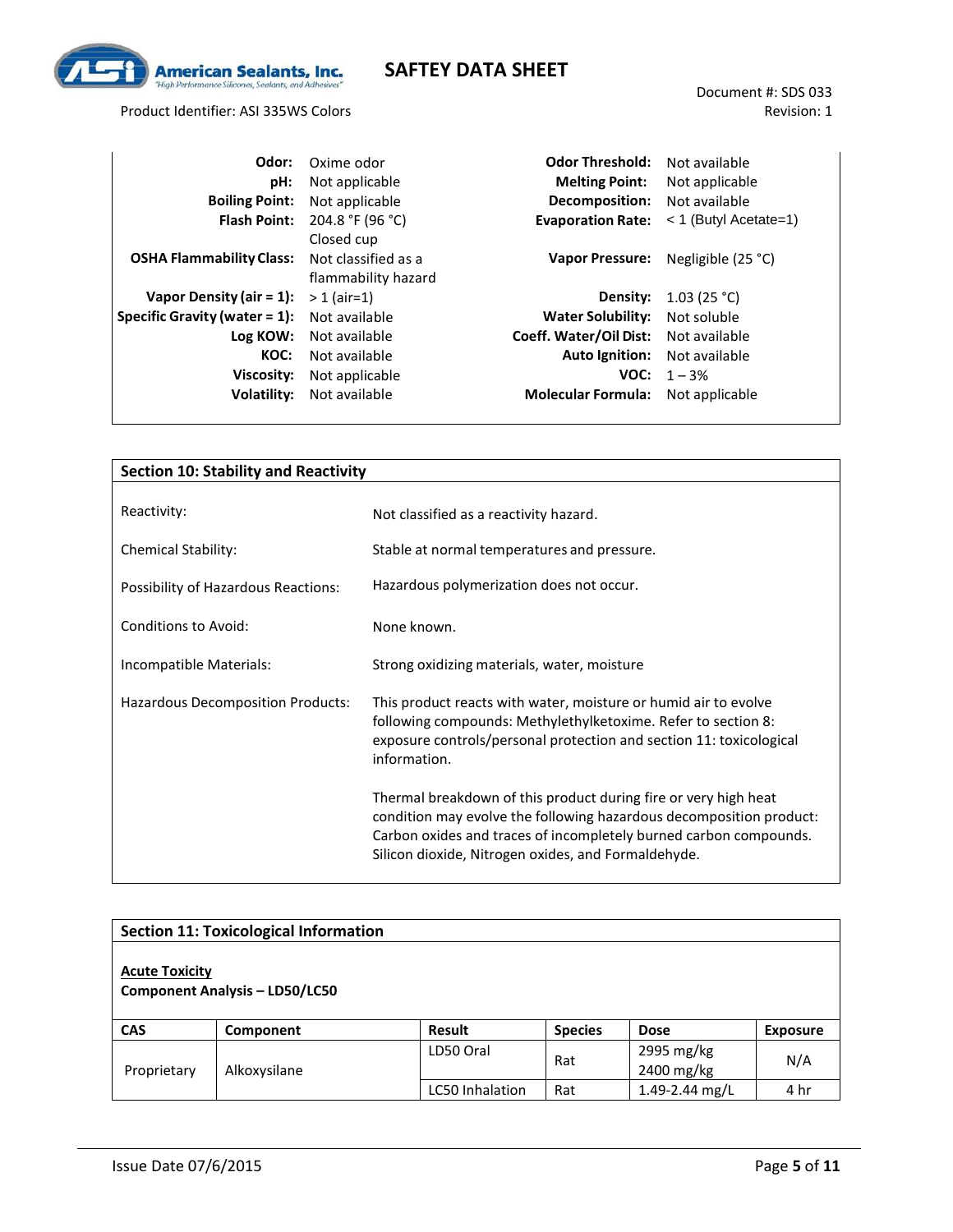

Product Identifier: ASI 335WS Colors

|                                                                                                                                                                                                                        |                                                                             |  | LD50 Dermal                                                                                                                                                                                                      | Rabbit | >2000 mg/kg<br>16 ml/kg                                                                                                                                                                                                                                                                                                                                                      | N/A |  |  |  |  |
|------------------------------------------------------------------------------------------------------------------------------------------------------------------------------------------------------------------------|-----------------------------------------------------------------------------|--|------------------------------------------------------------------------------------------------------------------------------------------------------------------------------------------------------------------|--------|------------------------------------------------------------------------------------------------------------------------------------------------------------------------------------------------------------------------------------------------------------------------------------------------------------------------------------------------------------------------------|-----|--|--|--|--|
|                                                                                                                                                                                                                        | Methylethylketoxime                                                         |  | LD50 Oral                                                                                                                                                                                                        | Rat    | 930 mg/kg                                                                                                                                                                                                                                                                                                                                                                    | N/A |  |  |  |  |
| 96-297                                                                                                                                                                                                                 | (Impurity)                                                                  |  | LD50 Dermal                                                                                                                                                                                                      | Rabbit | 200 µl/kg                                                                                                                                                                                                                                                                                                                                                                    | N/A |  |  |  |  |
| Inhalation:                                                                                                                                                                                                            | <b>Information on Likely Routes of Exposure</b>                             |  | No significant effects are expected.                                                                                                                                                                             |        |                                                                                                                                                                                                                                                                                                                                                                              |     |  |  |  |  |
| Ingestion:                                                                                                                                                                                                             |                                                                             |  | No significant effects are expected.                                                                                                                                                                             |        |                                                                                                                                                                                                                                                                                                                                                                              |     |  |  |  |  |
| Skin Contact:                                                                                                                                                                                                          |                                                                             |  | May cause an allergic skin reaction.                                                                                                                                                                             |        |                                                                                                                                                                                                                                                                                                                                                                              |     |  |  |  |  |
| Eye Contact:                                                                                                                                                                                                           |                                                                             |  | Causes serious eye irritation.                                                                                                                                                                                   |        |                                                                                                                                                                                                                                                                                                                                                                              |     |  |  |  |  |
| Immediate and Delayed Effects:                                                                                                                                                                                         |                                                                             |  | Dermatitis. Rash. Severe eye irritation. Symptoms may include stinging,<br>tearing, redness, swelling, and blurred vision. May cause an allergic skin<br>reaction. Prolonged exposure may cause chronic effects. |        |                                                                                                                                                                                                                                                                                                                                                                              |     |  |  |  |  |
| Exposure:                                                                                                                                                                                                              | Medical Conditions Aggravated by                                            |  | No information is available.                                                                                                                                                                                     |        |                                                                                                                                                                                                                                                                                                                                                                              |     |  |  |  |  |
| Irritation/Corrosivity Data:                                                                                                                                                                                           |                                                                             |  | SKIN-RABBIT : Moderately irritating [Alkoxysilane]<br>SKIN-RABBIT: 500mg/24 r MILD [Octamethylcyclotetrasiloxane]                                                                                                |        |                                                                                                                                                                                                                                                                                                                                                                              |     |  |  |  |  |
| Causes serious eye damage. [Vinyloximesilane] [Methylethylketoxime]<br>EYE-RABBIT: 15mg SEVERE [Alkoxysilane]<br>Causes serious eye irritation. [Methyloximesilane]<br>EYE-RABBIT: MILD [Octamethylcyclotetrasiloxane] |                                                                             |  |                                                                                                                                                                                                                  |        |                                                                                                                                                                                                                                                                                                                                                                              |     |  |  |  |  |
| Respiratory Sensitization:<br>Not available.                                                                                                                                                                           |                                                                             |  |                                                                                                                                                                                                                  |        |                                                                                                                                                                                                                                                                                                                                                                              |     |  |  |  |  |
| <b>Dermal Sensitization:</b>                                                                                                                                                                                           |                                                                             |  | May cause an allergic skin reaction. [Methyloximesilane]<br>[Vinyloximesilane][Methylethylketoxime]<br>Positive (Guinea pig) [Alkoxysilane]<br>No evidence of sensitization [Octamethylcyclotetrasiloxane]       |        |                                                                                                                                                                                                                                                                                                                                                                              |     |  |  |  |  |
| Germ Cell Mutagenicity:                                                                                                                                                                                                |                                                                             |  | Negative(Ames test, Chromosome analysis, Micronucleus test)<br>[Alkoxysilane]                                                                                                                                    |        |                                                                                                                                                                                                                                                                                                                                                                              |     |  |  |  |  |
|                                                                                                                                                                                                                        |                                                                             |  | Negative(Bacteria) [Octamethylcyclotetrasiloxane]                                                                                                                                                                |        |                                                                                                                                                                                                                                                                                                                                                                              |     |  |  |  |  |
| Carcinogenicity:                                                                                                                                                                                                       |                                                                             |  | Suspected of causing cancer. [Methylethylketoxime]                                                                                                                                                               |        |                                                                                                                                                                                                                                                                                                                                                                              |     |  |  |  |  |
| <b>Component Carcinogenicity</b>                                                                                                                                                                                       | OSHA Specifically Regulated Substances (29 CFR 1910.1001-1050): Not listed. |  |                                                                                                                                                                                                                  |        |                                                                                                                                                                                                                                                                                                                                                                              |     |  |  |  |  |
| Reproductive Toxicity:                                                                                                                                                                                                 |                                                                             |  |                                                                                                                                                                                                                  |        | Octamethylcyclotetrasiloxane administered to rats by whole body<br>inhalation at concentrations of 500 and 700 ppm for 70 days prior to<br>mating, through mating, gestation and lactation resulted in decreases in<br>live litter size. Additionally, increases in the incidence of deliveries of<br>offspring extending over an unusually long time period (dystocia) were |     |  |  |  |  |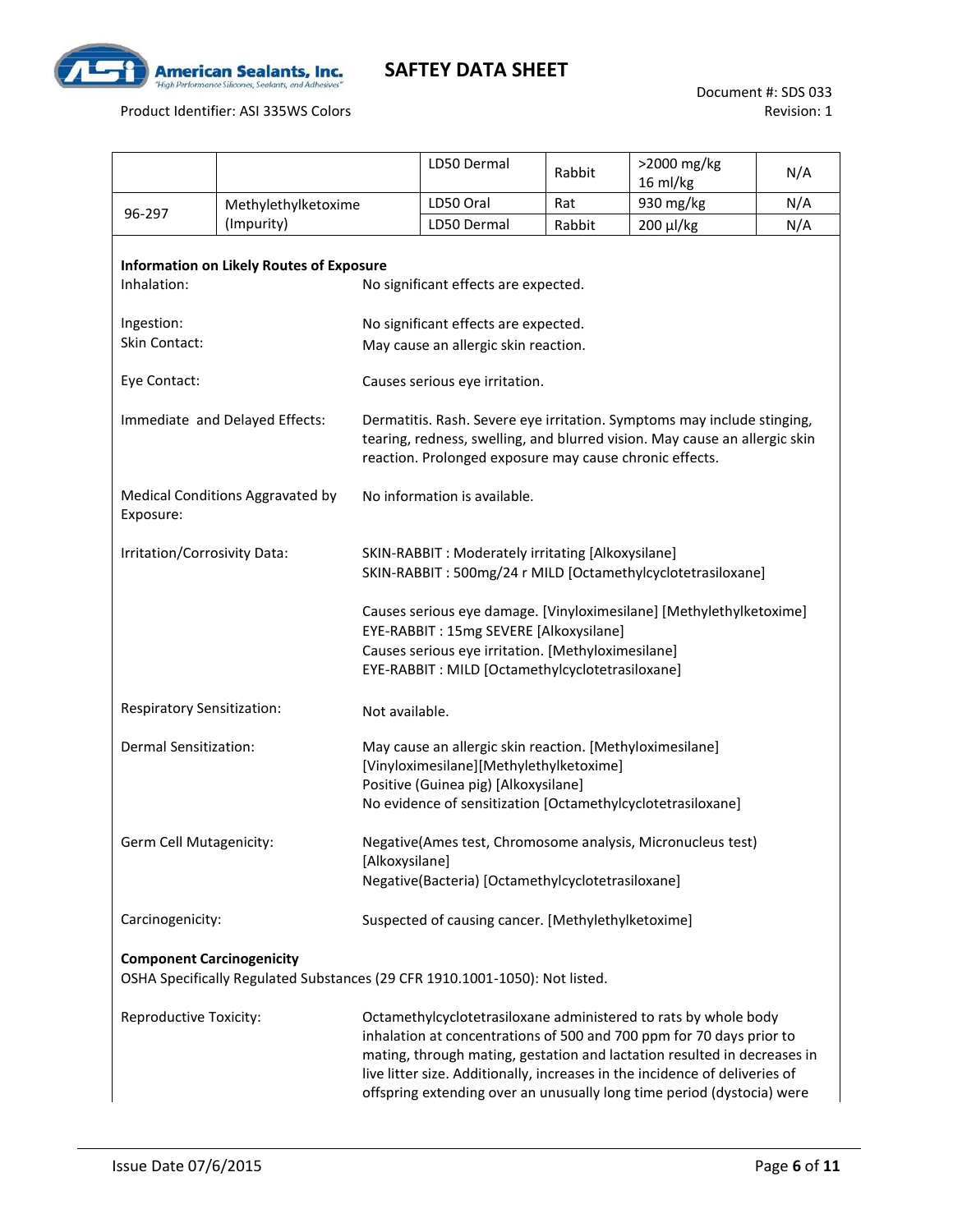

#### Product Identifier: ASI 335WS Colors

Document #: SDS 033 Revision: 1

|                                                        | observed at these concentrations. Statistically significant alterations in<br>these parameters were not observed in the lower concentrations<br>evaluated (300 and 70 ppm). In a previous range-finding study, rats<br>exposed to vapor concentrations of 700 ppm had decreases in the<br>number of implantation sites and live litter size. The significance of these<br>findings to humans is not known. [Octamethylcyclotetrasiloxane]<br>Developmental toxicity: NOAEL 500mg/kg/day (Rat), Maternal toxicity:<br>NOAEL 500mg/kg/day (Rat) [Alkoxysilane] |                                                                                                                                                                                                                                                                                                                                                                                                                                                                                                                                                                                                                                                                                                                                                                                                                                                                                                                                                                                                                                                                                                                                                                                                                                                                                                      |  |  |  |  |
|--------------------------------------------------------|--------------------------------------------------------------------------------------------------------------------------------------------------------------------------------------------------------------------------------------------------------------------------------------------------------------------------------------------------------------------------------------------------------------------------------------------------------------------------------------------------------------------------------------------------------------|------------------------------------------------------------------------------------------------------------------------------------------------------------------------------------------------------------------------------------------------------------------------------------------------------------------------------------------------------------------------------------------------------------------------------------------------------------------------------------------------------------------------------------------------------------------------------------------------------------------------------------------------------------------------------------------------------------------------------------------------------------------------------------------------------------------------------------------------------------------------------------------------------------------------------------------------------------------------------------------------------------------------------------------------------------------------------------------------------------------------------------------------------------------------------------------------------------------------------------------------------------------------------------------------------|--|--|--|--|
| Specific Target Organ Toxicity -<br>Single Exposure:   | Not available.                                                                                                                                                                                                                                                                                                                                                                                                                                                                                                                                               |                                                                                                                                                                                                                                                                                                                                                                                                                                                                                                                                                                                                                                                                                                                                                                                                                                                                                                                                                                                                                                                                                                                                                                                                                                                                                                      |  |  |  |  |
| Specific Target Organ Toxicity -<br>Repeated Exposure: | May cause damage to the following organs through prolonged or<br>repeated exposure:<br>Cardiovascular / Hematological: hematopoiesis. [Vinyloximesilane]<br>Cardiovascular / Hematological: hematopoiesis. [Methyloximesilane]                                                                                                                                                                                                                                                                                                                               |                                                                                                                                                                                                                                                                                                                                                                                                                                                                                                                                                                                                                                                                                                                                                                                                                                                                                                                                                                                                                                                                                                                                                                                                                                                                                                      |  |  |  |  |
|                                                        | would result in a significant risk to humans.<br>[Octamethylcyclotetrasiloxane]                                                                                                                                                                                                                                                                                                                                                                                                                                                                              | Repeated inhalation or oral exposure of mice and rats to<br>octamethylcyclotetrasiloxane produced an increase in liver size. No gross<br>histopathological or significant clinical chemistry effects were observed.<br>An increase in liver metabolizing enzymes, as well as a transient increase<br>in the number of normal cells (hyperplasia) followed by an increase in cell<br>size (hypertrophy) were determined to be the underlying causes of the<br>liver enlargement. The biochemical mechanisms producing these effects<br>are highly sensitive in rodents, while similar mechanisms in humans are<br>insensitive. A two year combined chronic and carcinogenicity assay was<br>conducted on octamethylcyclotetrasiloxane. Rats were exposed by<br>whole-body vapor inhalation 6hrs/day, 5days/week for up to 104 weeks to<br>0, 10, 30, 150 or 700ppm of octamethylcyclotetrasiloxane. The increase in<br>incidence of (uterine) endometrial cell hyperplasia and uterine adenomas<br>(benign tumors) were observed in female rats at 700ppm. Since these<br>effects only occurred at 700ppm, a level that greatly exceeds typical<br>workplace or consumer exposure, it is unlikely that industrial, commercial<br>or consumer uses of products containing octamethylcyclotetrasiloxane |  |  |  |  |
| Aspiration Hazard:                                     | Not classified based on available information.                                                                                                                                                                                                                                                                                                                                                                                                                                                                                                               |                                                                                                                                                                                                                                                                                                                                                                                                                                                                                                                                                                                                                                                                                                                                                                                                                                                                                                                                                                                                                                                                                                                                                                                                                                                                                                      |  |  |  |  |
| Further Information:                                   | to MEKO below:                                                                                                                                                                                                                                                                                                                                                                                                                                                                                                                                               | Methyl Ethyl Ketoxime (MEKO). Material will generate MEKO on exposure<br>to humid air gradually. Male rodents exposed to MEKO vapor at high<br>concentration throughout their lifetime developed liver cancer. But<br>relevance to humans is uncertain now. Please read the detail information                                                                                                                                                                                                                                                                                                                                                                                                                                                                                                                                                                                                                                                                                                                                                                                                                                                                                                                                                                                                       |  |  |  |  |
|                                                        | Skin Irritation:                                                                                                                                                                                                                                                                                                                                                                                                                                                                                                                                             | Causes mild irritation. Can be absorbed<br>through the skin.                                                                                                                                                                                                                                                                                                                                                                                                                                                                                                                                                                                                                                                                                                                                                                                                                                                                                                                                                                                                                                                                                                                                                                                                                                         |  |  |  |  |
|                                                        | Eyes Irritation:                                                                                                                                                                                                                                                                                                                                                                                                                                                                                                                                             | Causes severe irritation.                                                                                                                                                                                                                                                                                                                                                                                                                                                                                                                                                                                                                                                                                                                                                                                                                                                                                                                                                                                                                                                                                                                                                                                                                                                                            |  |  |  |  |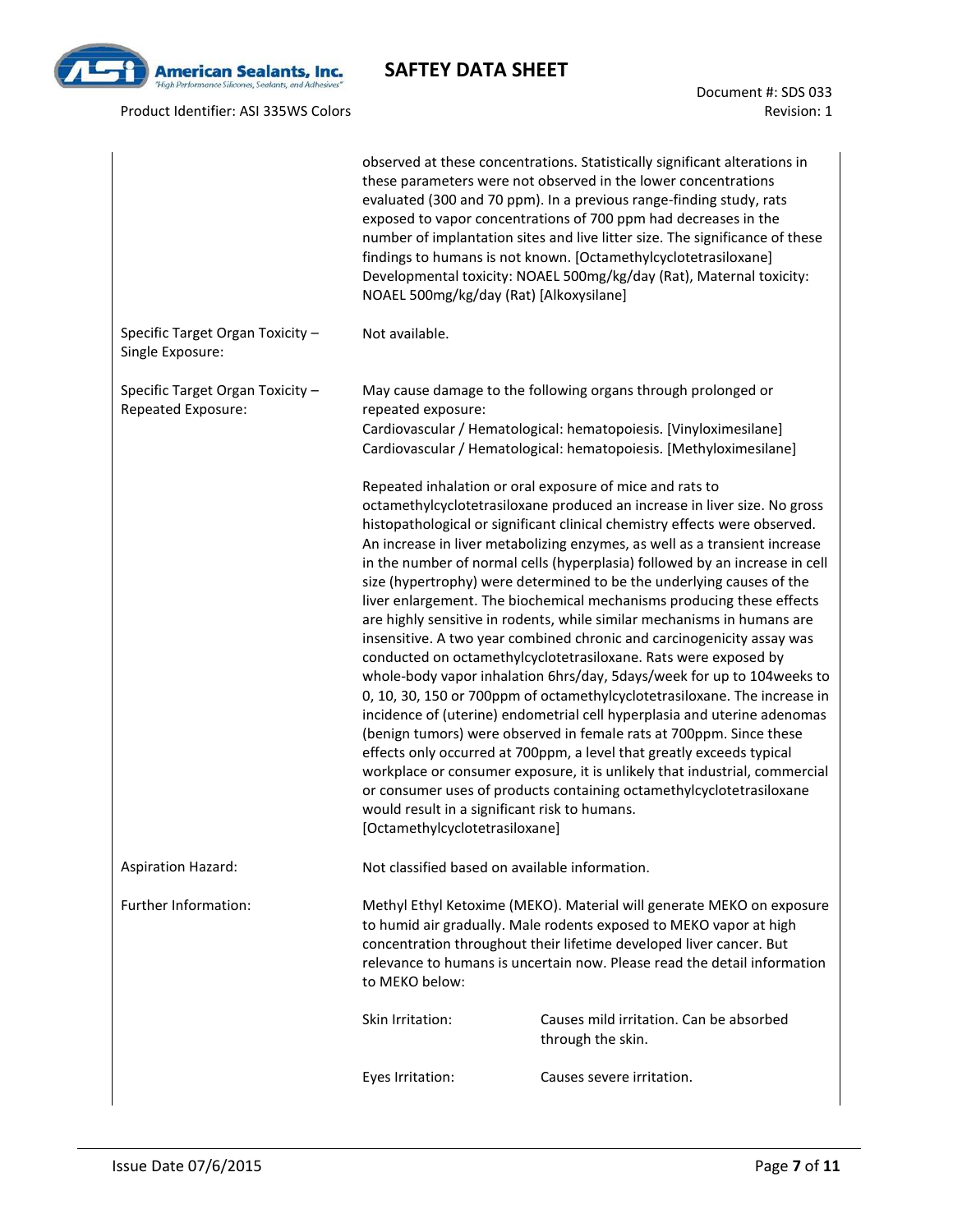

Product Identifier: ASI 335WS Colors

| <b>Acute Oral Toxicity:</b>                                      | LD50(rat) = $>900$ mg/kg                                                                                                                                                                                                                                                                                       |
|------------------------------------------------------------------|----------------------------------------------------------------------------------------------------------------------------------------------------------------------------------------------------------------------------------------------------------------------------------------------------------------|
| <b>Acute Dermal Toxicity:</b>                                    | LD50(rabbit) = $>1000$ mg/kg                                                                                                                                                                                                                                                                                   |
| <b>Acute Inhalation Toxicity:</b><br><b>Inhalation Toxicity:</b> | LC50(rat) > 4.83mg/l/4Hr<br>Shows narcotic action at high concentration.<br>May produce blood effects                                                                                                                                                                                                          |
| <b>Skin Sensitization:</b>                                       | Positive (guinea pig)                                                                                                                                                                                                                                                                                          |
| Neurotoxicity:                                                   | High dose can produce transient and<br>reversible change in neurobehavioral<br>function.                                                                                                                                                                                                                       |
| Carcinogenicity:                                                 | Liver carcinomas were observed in a lifetime<br>inhalation study (ca.2 years) in which mice<br>and rats were exposed.                                                                                                                                                                                          |
| Other Chronic Study:                                             | Degenerative effects on the olfactory<br>epithelium of nasal passages occurred in a<br>concentration related manner in males and<br>females of mice and rats at MEKO<br>concentration of 15, 75 and 375ppm. The<br>significant change in hematological<br>parameters were observed at 404ppm<br>concentration. |
| Workplace<br><b>Environmental Exposure</b><br>Level:             | Vendor guide: 3ppm(TWA), 10ppm(STEL)<br>AIHA WEEL: 10ppm(TWA)                                                                                                                                                                                                                                                  |

#### **Section 12: Ecological Information**

#### **Ecotoxicity**

Toxic to aquatic life. Toxic to aquatic life with long lasting effects. [Alkoxysilane] May cause long lasting harmful effects to aquatic life. [Octamethylcyclotetrasiloxane]

| <b>Component Analysis - Aquatic Toxicity</b> |              |                |             |                                            |             |                 |  |
|----------------------------------------------|--------------|----------------|-------------|--------------------------------------------|-------------|-----------------|--|
| <b>CAS</b>                                   | Component    | <b>Aquatic</b> | Result      | <b>Species</b>                             | <b>Dose</b> | <b>Exposure</b> |  |
|                                              |              |                | <b>LC50</b> | <b>Bluegill (Lepomis</b><br>macrochirus)   | $>100$ mg/L | 96 hr           |  |
| Proprietary                                  | Alkoxysilane | Fish           | <b>LC50</b> | Fathead minnow<br>(Pimephales<br>promelas) | $>100$ mg/L | 96 hr           |  |
|                                              |              |                | <b>LC50</b> | Rainbow trout<br>(Oncorhynchus<br>mykiss)  | $>100$ mg/L | 96 hr           |  |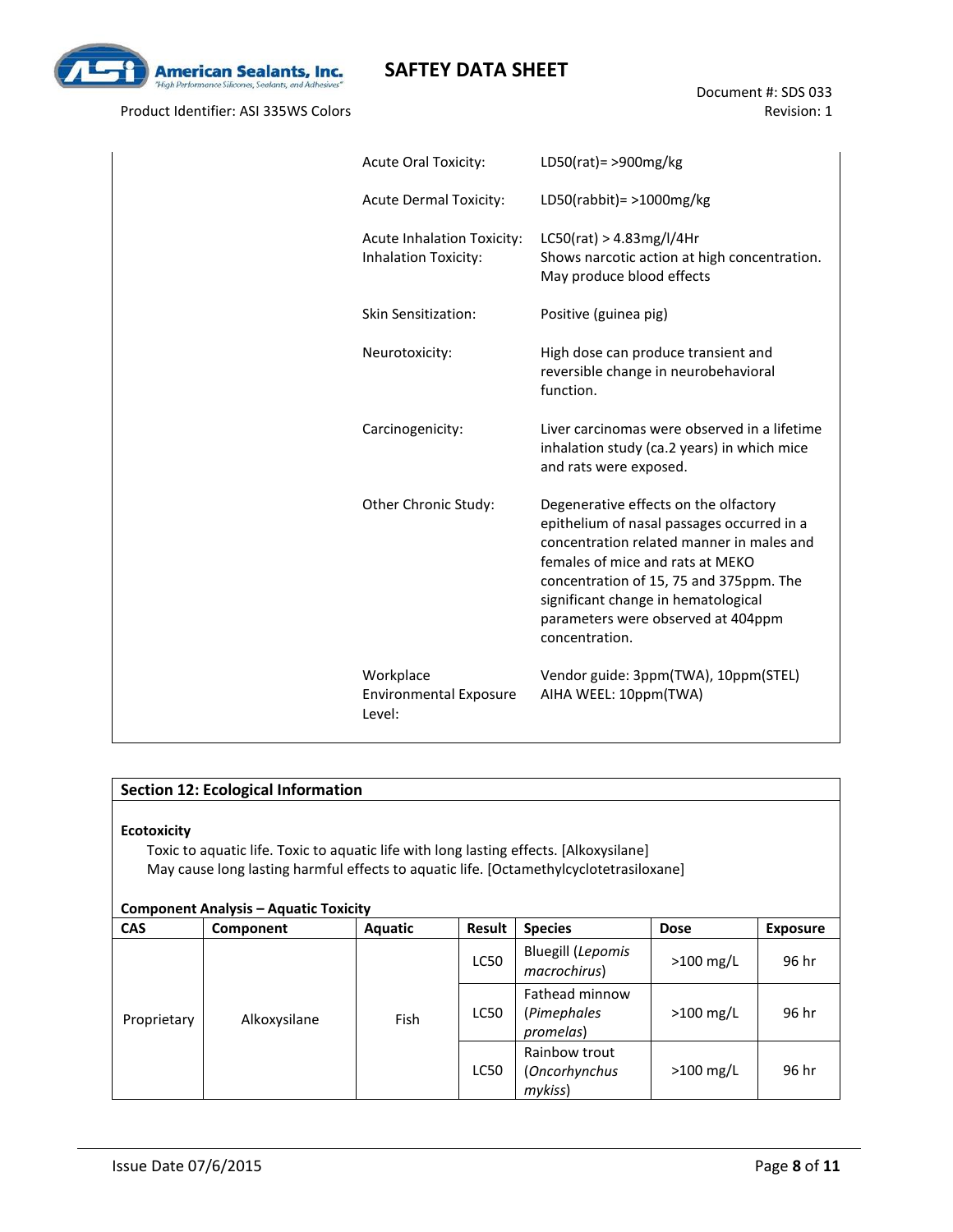

#### Product Identifier: ASI 335WS Colors

|                                   |                                   | Invertebrates | Water flea<br><b>EC50</b><br>(Daphnia magna)                                                |                                               | $90 \text{ mg/L}$  | 48 hr |  |
|-----------------------------------|-----------------------------------|---------------|---------------------------------------------------------------------------------------------|-----------------------------------------------|--------------------|-------|--|
|                                   |                                   |               | EbC50                                                                                       | Green algae<br>(Selenastrum<br>capricornutum) | 5.5 $mg/L$         | 72 hr |  |
|                                   |                                   | Algae         | ErC50                                                                                       | Green algae<br>(Selenastrum<br>capricornutum) | $8.8 \text{ mg/L}$ | 72 hr |  |
| $96 - 29 - 7$                     | Methylethylketoxime<br>(Impurity) | <b>Fish</b>   | LC50                                                                                        | Fathead minnow<br>(Pimephales<br>promelas)    | 777-914 mg/L       | 96 hr |  |
| Persistence and Degradability:    |                                   |               | Causes easily hydrolysis in water or atmosphere. [Alkoxysilane]                             |                                               |                    |       |  |
| <b>Bioaccumulative Potential:</b> |                                   |               | Bio concentration Factor(BCF) / (Fathead minnows) : 12400<br>[Octamethylcyclotetrasiloxane] |                                               |                    |       |  |
| Biodegration:                     |                                   |               | No information available for the product.                                                   |                                               |                    |       |  |

| <b>Section 13: Disposal Considerations</b> |                                                                                                                                       |  |  |  |  |  |  |  |
|--------------------------------------------|---------------------------------------------------------------------------------------------------------------------------------------|--|--|--|--|--|--|--|
| Disposal Methods:                          | Dispose in accordance with all applicable federal, state/regional and<br>local laws and regulations.                                  |  |  |  |  |  |  |  |
| Disposal of Contaminated Packaging:        | Dispose of unused product properly. Empty containers should be taken<br>to an approved waste handling site for recycling or disposal. |  |  |  |  |  |  |  |
| <b>Component Waste Numbers:</b>            | The U.S. EPA has not published waste numbers for this product's<br>components.                                                        |  |  |  |  |  |  |  |

| <b>Section 14: Transport Information</b> |                                                         |  |  |  |  |
|------------------------------------------|---------------------------------------------------------|--|--|--|--|
|                                          |                                                         |  |  |  |  |
| <b>International Regulation</b>          |                                                         |  |  |  |  |
| IATA:                                    | Not regulated as a dangerous good.                      |  |  |  |  |
| IMDG:                                    | Not regulated as a dangerous good.                      |  |  |  |  |
| Transport in bulk according to Annex     |                                                         |  |  |  |  |
| II of MARPOL 73/78 and the IBC Code:     | This product is not intended to be transported in bulk. |  |  |  |  |
|                                          |                                                         |  |  |  |  |
| <b>Domestic Regulation</b>               |                                                         |  |  |  |  |
| DOT:                                     | Not regulated as a dangerous good.                      |  |  |  |  |
|                                          |                                                         |  |  |  |  |

**Section 15: Regulatory Information**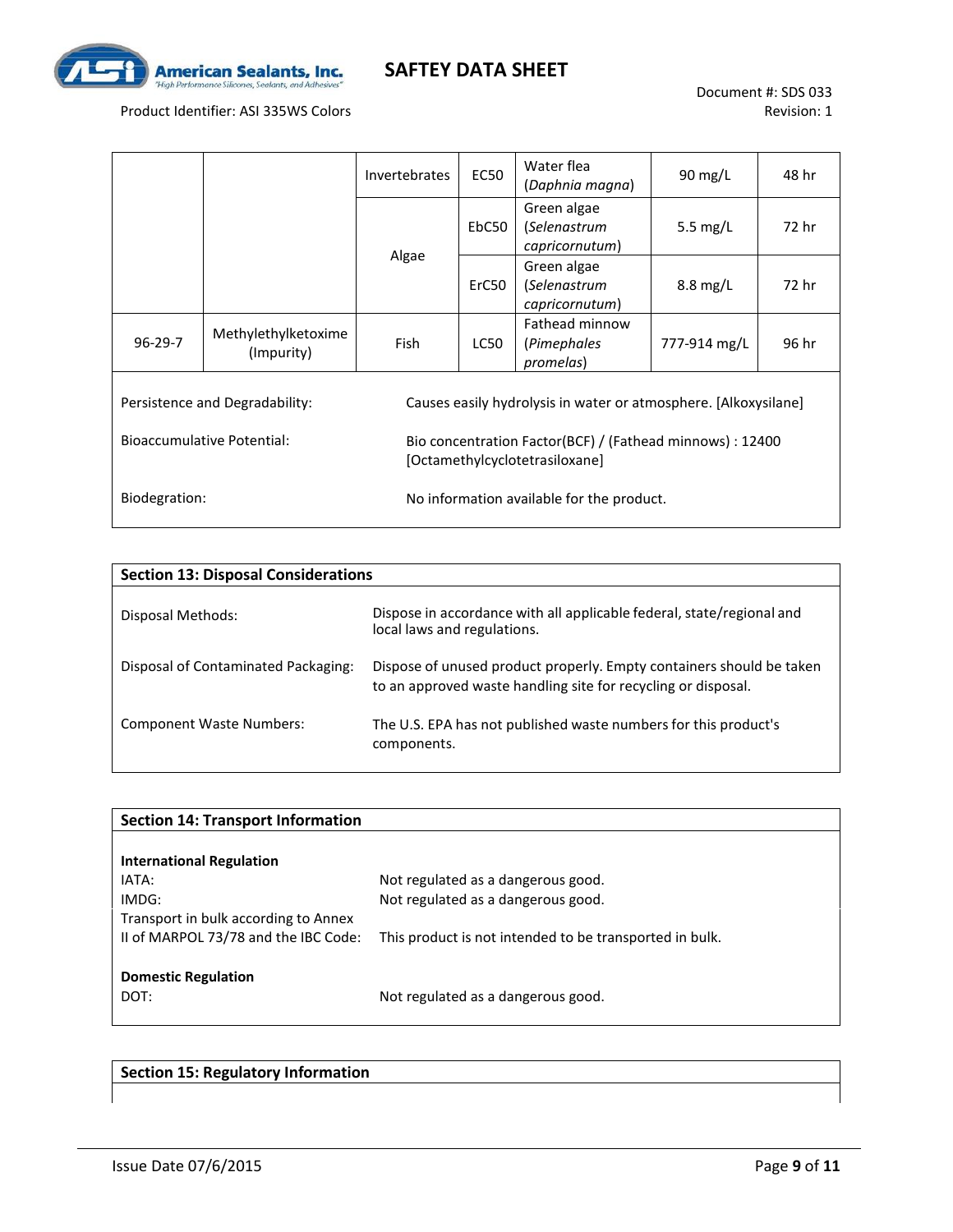

Product Identifier: ASI 335WS Colors

| <b>US Federal Regulations</b><br>This product is a "Hazardous Chemical" as defined by the OSHA Hazard Communication Standard,<br>29 CFR 1910.1200.<br>OSHA Specifically Regulated Substances (29 CFR 1910.1001-1050): |                                                              |     |            |                             | Not listed |           |           |           |           |            |
|-----------------------------------------------------------------------------------------------------------------------------------------------------------------------------------------------------------------------|--------------------------------------------------------------|-----|------------|-----------------------------|------------|-----------|-----------|-----------|-----------|------------|
| SARA 302 Extremely Hazardous                                                                                                                                                                                          |                                                              |     |            |                             |            |           |           |           |           |            |
| Substances:                                                                                                                                                                                                           | None contained in product.                                   |     |            |                             |            |           |           |           |           |            |
| <b>SARA 304:</b>                                                                                                                                                                                                      | Not applicable.                                              |     |            |                             |            |           |           |           |           |            |
| SARA 311/312:                                                                                                                                                                                                         | None known.                                                  |     |            |                             |            |           |           |           |           |            |
| <b>SARA 313:</b>                                                                                                                                                                                                      | TRI reporting                                                |     |            |                             |            |           |           |           |           |            |
| TSCA:<br><b>US State Regulations</b><br>Massachusetts Right-to-Know - Substance List:<br>New Jersey Worker and Community Right-to-Know Act:                                                                           | All components of this product are listed on TSCA Inventory. |     |            | Not regulated<br>Not listed |            |           |           |           |           |            |
| Pennsylvania Worker and Community Right-to-Know Law:<br>Rhode Island Right-to-Know:                                                                                                                                   |                                                              |     |            | Not listed<br>Not regulated |            |           |           |           |           |            |
| California Proposition 65:<br>This product does not contain any chemicals known by the State of California<br>to cause cancer or reproductive harm.                                                                   |                                                              |     |            |                             |            |           |           |           |           |            |
| <b>Component Analysis - International Inventories</b>                                                                                                                                                                 |                                                              |     |            |                             |            |           |           |           |           |            |
| Component                                                                                                                                                                                                             | <b>CAS</b>                                                   | US  | <b>CA</b>  | <b>EU</b>                   | <b>AU</b>  | <b>PH</b> | <b>JP</b> | <b>KR</b> | <b>CN</b> | <b>NZ</b>  |
| Methylethylketoxime<br>(Impurity)                                                                                                                                                                                     | $96 - 29 - 7$                                                | Yes | <b>DSL</b> | <b>EINECS</b>               | Yes        | Yes       | Yes       | Yes       | Yes       | <b>Yes</b> |
| Octamethylcyclotetrasiloxane<br>(Impurity)                                                                                                                                                                            | 556-67-2                                                     | Yes | <b>DSL</b> | <b>EINECS</b>               | Yes        | Yes       | Yes       | Yes       | Yes       | Yes        |

| <b>Section 16: Other Information</b> |                                                                          |   |  |
|--------------------------------------|--------------------------------------------------------------------------|---|--|
| Issue Date:                          | 07/6/2015                                                                |   |  |
| Revision:<br><b>NFPA Ratings:</b>    | 1                                                                        |   |  |
| Health: 2                            |                                                                          |   |  |
| Fire: 1                              |                                                                          |   |  |
| Reactivity: 0                        |                                                                          |   |  |
|                                      | Hazard Scale: 0 = Minimal 1 = Slight 2 = Moderate 3 = Serious 4 = Severe |   |  |
| HMIS III:                            |                                                                          |   |  |
|                                      | <b>HEALTH</b>                                                            | 2 |  |
|                                      | <b>FLAMMABILITY</b>                                                      | 1 |  |
|                                      | <b>PHYSICAL HAZARD</b>                                                   | 0 |  |